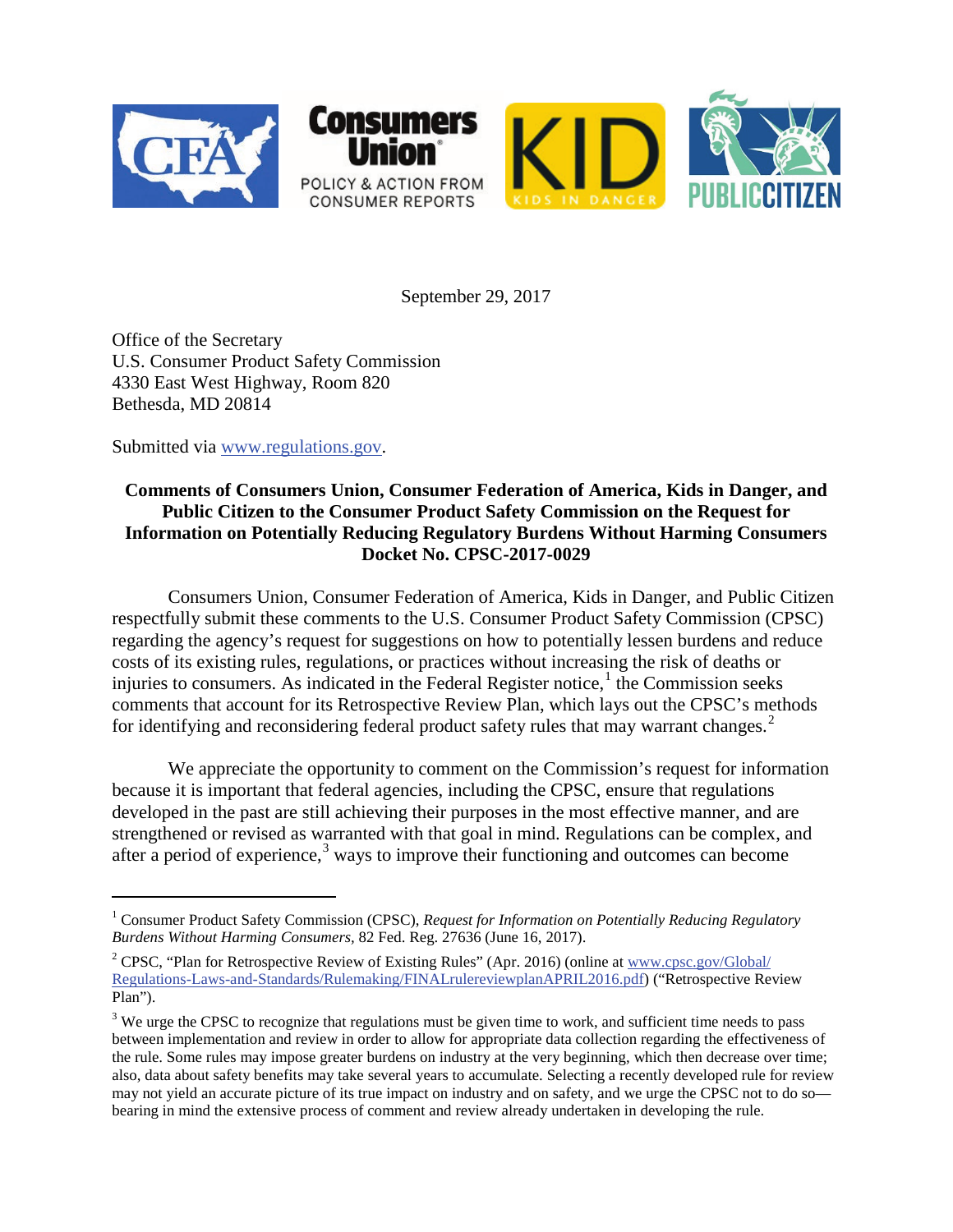apparent. However, it is critical that any reviews of this type maintain a primary focus on the regulation's safety objectives and do not come at the expense of critical product safety issues. Cost considerations, including regulated entities' desire to minimize compliance burdens, should not compromise the protective purposes for which a regulation was initially developed.

### **I. Consistent with Its Retrospective Review Plan, the CPSC Should Focus on Strengthening and Implementing Safeguards—Not Just on Burdens and Costs**

As groups dedicated to advancing consumer safety, we appreciate that the CPSC's rule review processes under its Retrospective Review Plan are intended to help identify rules including those that "would benefit from strengthening, complementing, or modernizing."<sup>[4](#page-1-0)</sup> It has long been a part of rule review activities in both Republican and Democratic administrations for agencies to evaluate how they can modify rules for the purposes of better implementing their regulatory programs. The Retrospective Review Plan accounts for this important consideration, and we strongly urge the CPSC to follow its processes for any rule review activity. Where the CPSC finds current rules that are not sufficiently protective of public health and safety, the agency should strengthen them.

For example, the small parts rule has been in effect for almost 40 years and has protected countless children from choking and asphyxiation hazards posed by toys with small parts. The rule requires that a small parts cylinder be used in testing a part to ensure that it would not lodge in a child's windpipe and choke the child. However, some leading safety experts think that a larger cylinder measurement might be necessary to better protect children.<sup>[5](#page-1-1)</sup> This example demonstrates that the Commission's review of existing rules should not be synonymous with a weakening of rules; in this case, a strengthening of the rule may be warranted.

The Retrospective Review Plan is also a critical guidepost because it accounts for the CPSC's mission and its capabilities. The Plan is flexible, so that senior CPSC leadership proceeds at an appropriate schedule and expense that ensures "critical hazard reduction work – the agency's core function  $-$  is not hindered."<sup>[6](#page-1-2)</sup> We interpret this function to include, at a minimum, all work done to reduce hazards that meet the criteria to be a Commission priority.<sup>[7](#page-1-3)</sup>

While the CPSC's promulgation of product safety rules is an essential tool for protecting the public from hazards, the agency's ability to enact rules quickly is limited by its statute, even

 $\overline{a}$ 

<span id="page-1-0"></span><sup>4</sup> CPSC Retrospective Review Plan, *supra.*

<span id="page-1-1"></span><sup>5</sup> *See, e.g.*, American Academy of Pediatrics, Committee on Injury, Violence, and Poison Prevention, *Policy Statement—Prevention of Choking Among Children* (Feb. 22, 2010) (online at [pediatrics.aappublications.org/](http://pediatrics.aappublications.org/content/pediatrics/early/2010/02/22/peds.2009-2862.full.pdf) [content/pediatrics/early/2010/02/22/peds.2009-2862.full.pdf\)](http://pediatrics.aappublications.org/content/pediatrics/early/2010/02/22/peds.2009-2862.full.pdf); "Toys That Meet Safety Standards Can Still Pose Choking Hazards," ABC News (Nov. 25, 2010) (online at [abcnews.go.com/GMA/ConsumerNews/children-safe](http://abcnews.go.com/GMA/ConsumerNews/children-safe-avoid-toy-choking-hazards-holiday/story?id=12219290)[avoid-toy-choking-hazards-holiday/story?id=12219290\)](http://abcnews.go.com/GMA/ConsumerNews/children-safe-avoid-toy-choking-hazards-holiday/story?id=12219290).

<span id="page-1-2"></span><sup>6</sup> CPSC Retrospective Review Plan, *supra.*

<span id="page-1-3"></span><sup>7</sup> *See, e.g.*, CPSC, *Strategic Plan 2016-2020* (Apr. 2016) (online a[t www.cpsc.gov/s3fs-public/CPSC\\_2016-](https://www.cpsc.gov/s3fs-public/CPSC_2016-2020_Strategic_Plan.pdf) [2020\\_Strategic\\_Plan.pdf\)](https://www.cpsc.gov/s3fs-public/CPSC_2016-2020_Strategic_Plan.pdf); *See also* Comments of Consumers Union, Comments of Consumer Federation of America, Comments of Kids In Danger, and Comments of Public Citizen to the CPSC on the Commission's Agenda and Priorities for FY 2018 and/or 2019 (July 26, 2017) (online at [www.cpsc.gov/content/public-hearing](http://www.cpsc.gov/content/public-hearing-commission-agenda-and-priorities-fy-2018-andor-fy-2019-oral-presentations-and)[commission-agenda-and-priorities-fy-2018-andor-fy-2019-oral-presentations-and\)](http://www.cpsc.gov/content/public-hearing-commission-agenda-and-priorities-fy-2018-andor-fy-2019-oral-presentations-and).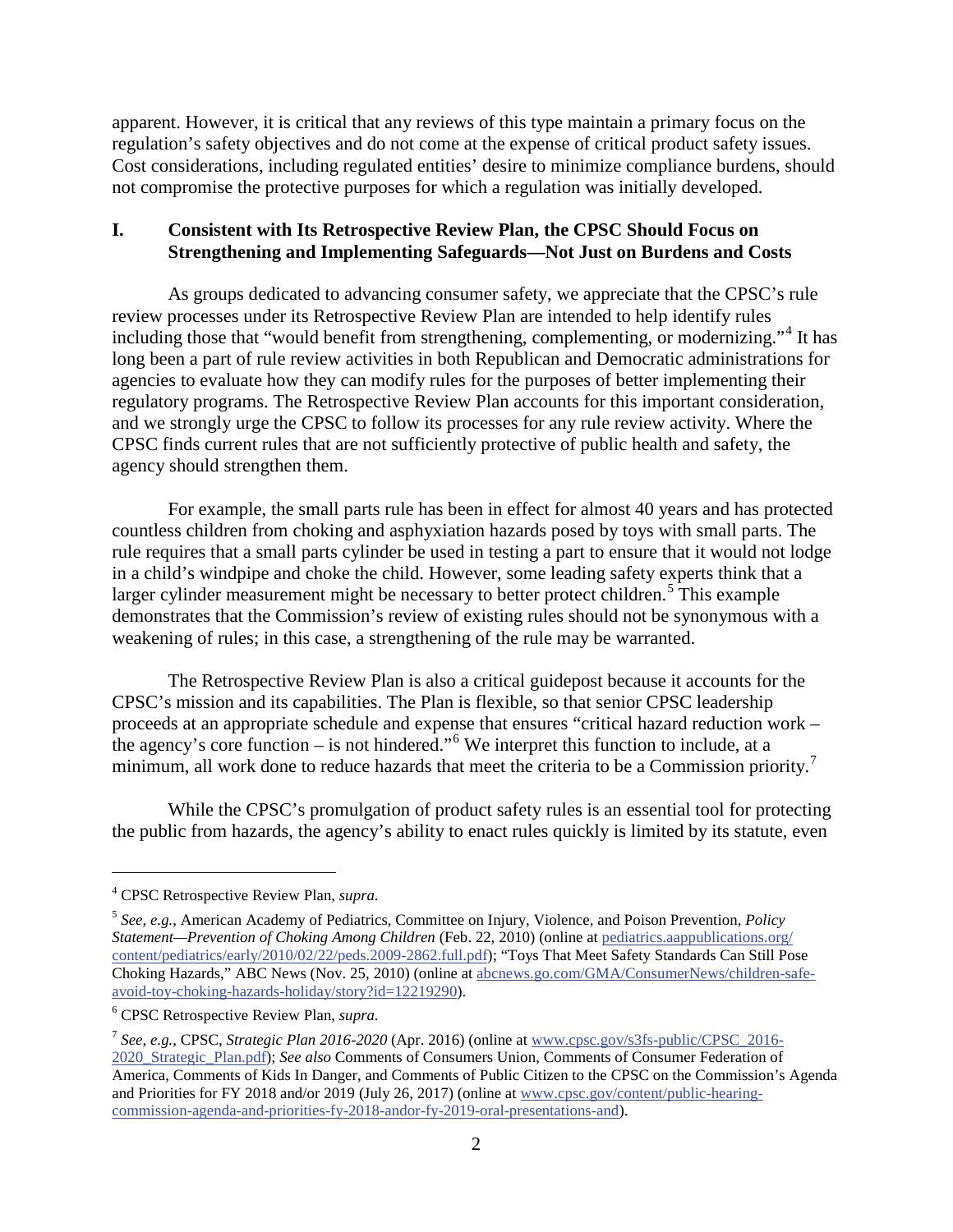in the face of clear and significant hazards to consumers.<sup>[8](#page-2-0)</sup> This has meant, historically, that the CPSC has issued rules—with the exception of those mandated by Congress—only after a long delay and after avoidable injuries and deaths have occurred. To minimize the human costs of delays that result from these misguided statutory constraints, it is particularly important for the agency to ensure that the process of reviewing existing rules does not hinder progress on completing new safety standards for consumers.

Additionally, it is very important that the CPSC, with limited resources to perform its vital safety mission, is not burdened with repetitious, excessively costly, or unduly distracting reviews or related projects. Under the Retrospective Review Plan, we appreciate that projects to change a rule following a retrospective review will only occur "if needed."<sup>[9](#page-2-1)</sup> Indeed, the Commission should only require these projects when a review has demonstrated that modifying a rule would result in an actual benefit, and without undermining safety. We also appreciate that in cases where review of a rule demands work requiring more resources than the CPSC has available without impacting its core safety work, the Plan directs staff to propose seeking these additional resources in the Commission's budget request. This message explicitly tells staff that rule review activities must not materially impact the CPSC's core safety work, and we urge the Commission to reiterate this message on a consistent basis.

# **II. The CPSC Is an Independent Regulatory Agency with a Critical Public Health and Safety Mission That Must Not Be Undermined by Incompatible Executive Orders**

Because it is an independent regulatory agency, the CPSC is not required to follow recent executive orders on the subject of regulatory reform. This includes the arbitrary executive order that requires an agency to remove two existing safety rules in order to promulgate a new one, and the equally inappropriate provision that institutes budget-like allowances for the cost of regulations on businesses.[10](#page-2-2) The CPSC should not voluntarily follow these executive orders in any manner.

As we have commented previously, it is important that federal agencies, including the CPSC, ensure that regulations developed in the past are still achieving their purposes, and are strengthened or revised as warranted with that goal in mind. However, any such revision should occur as part of a well-considered process that has the advancement of safety at its core. In

 $\ddot{\phantom{a}}$ 

<span id="page-2-0"></span><sup>&</sup>lt;sup>8</sup> This is largely due to section 9 of the Consumer Product Safety Act, which requires that the Commission first allow voluntary standard-setting bodies to develop standards to address product safety hazards before it can act to promulgate mandatory standards. The CPSC can promulgate a rule only if the voluntary standard is not adequate to eliminate or substantially reduce the hazard, or if there is substantial non-compliance with the voluntary standard. 15 U.S.C. 2058.

<span id="page-2-1"></span><sup>9</sup> CPSC Retrospective Review Plan, *supra.* 

<span id="page-2-2"></span><sup>&</sup>lt;sup>10</sup> The Office of Management and Budget (OMB) has explicitly stated that EO 13771 and EO 13777 do not apply to independent regulatory agencies. *See* OMB, "Memorandum: Implementing Executive Order 13771, Titled 'Reducing Regulation and Controlling Regulatory Costs'" (Apr. 5, 2017) (online at [www.whitehouse.gov/the-press](http://www.whitehouse.gov/the-press-office/2017/04/05/memorandum-implementing-executive-order-13771-titled-reducing-regulation)[office/2017/04/05/memorandum-implementing-executive-order-13771-titled-reducing-regulation\)](http://www.whitehouse.gov/the-press-office/2017/04/05/memorandum-implementing-executive-order-13771-titled-reducing-regulation); *See also* OMB, "Memorandum: Guidance on Regulatory Reform Accountability under Executive Order 13777, titled 'Enforcing the Regulatory Reform Agenda'" (Apr. 28, 2017) (online a[t www.whitehouse.gov/sites/whitehouse.gov/files/omb/](http://www.whitehouse.gov/sites/whitehouse.gov/files/omb/memoranda/2017/M-17-23.pdf) [memoranda/2017/M-17-23.pdf\)](http://www.whitehouse.gov/sites/whitehouse.gov/files/omb/memoranda/2017/M-17-23.pdf).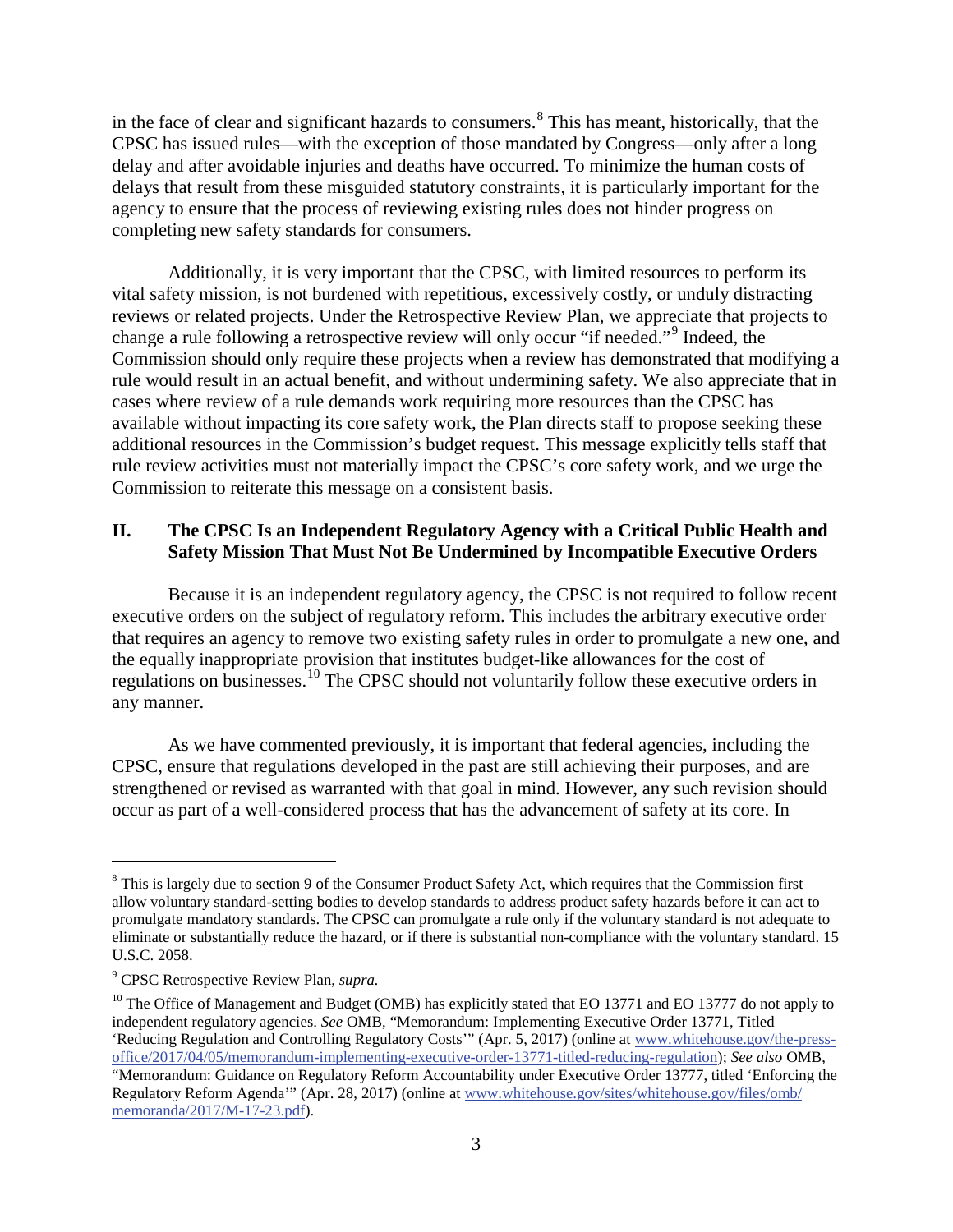addition, any proposed deregulatory action must include consideration of the loss of benefits of the affected rules to public health and safety.

Instead of following the recent executive orders identified above, the Commission should follow the generally appropriate process detailed in its Retrospective Review Plan. We appreciate that the Plan recognizes the importance of conducting reviews that are "consistent with the laws governing the CPSC and that reflect the agency's resources, regulatory priorities, and processes."<sup>[11](#page-3-0)</sup> This is in line with the CPSC's statute and its status as an independent regulatory agency.

In conducting any review of an existing rule, we caution the CPSC on the metrics used to determine the rule's effectiveness. Regulation costs and benefits should be quantified as accurately as possible, when those data exist. The immense—but difficult-to-quantify—benefits of saving lives and avoiding injuries over time should not be discounted. Further, there are substantial costs to not promulgating a product safety rule that must be considered in any assessment of benefits and costs, such as more families having to suffer the unquantifiable cost of losing a child, or of raising a child whose IQ has been diminished due to lead in toys. The agency must ensure that sufficient weight is given to the benefits of safety rules, and that there is a meaningful evaluation of the public health costs of doing nothing at all.

#### **III. The CPSC Should Push for Broad Public Participation in Any Rule Review Activity**

Public participation in agency rule review is critical to ensure a positive impact on public health and safety. Consumers protected by the CPSC may be harder to reach than members of regulated industries. Most consumers are likely unaware of the existence of an individual rule, let alone its review. However, their input is just as valuable in weighing the effectiveness of the rule, and constitutes an important factor in the analysis. Moreover, the stories that parents and caregivers tell about the real-life impact of product hazards upon them and their loved ones should be a part of the public record.

As a result, we urge the agency to not only post all rule review information on websites such as *cpsc.gov* and *regulations.gov*—which is very important—but also seek innovative ways to directly engage the public at large and invite more input from the end-users of regulated products. Consumer groups, state agencies, safety advocates, and others can help with outreach, but the Commission should also reach out to the broader public on its own.

#### **Conclusion**

 $\overline{a}$ 

In conclusion, while it is important to ensure that regulations developed in the past are still achieving their purposes, the CPSC must maintain a primary focus on its safety objectives. Examining safety rules should not lead to weakening or eliminating those rules unless they are

<span id="page-3-0"></span><sup>&</sup>lt;sup>11</sup> Under the Plan, rules selected by the CPSC staff as candidates for retrospective review will be considered in the Operating Plan process and presented for stakeholder input at the annual Priorities Hearing. If a rule is included in the final Operating Plan, interdisciplinary teams of the CPSC staff, including subject matter experts, would review the rule and, if needed, develop a project on how to change it in accordance with the results of the review, the CPSC's resources, and the agency's legal authorities. CPSC Retrospective Review Plan, *supra.*